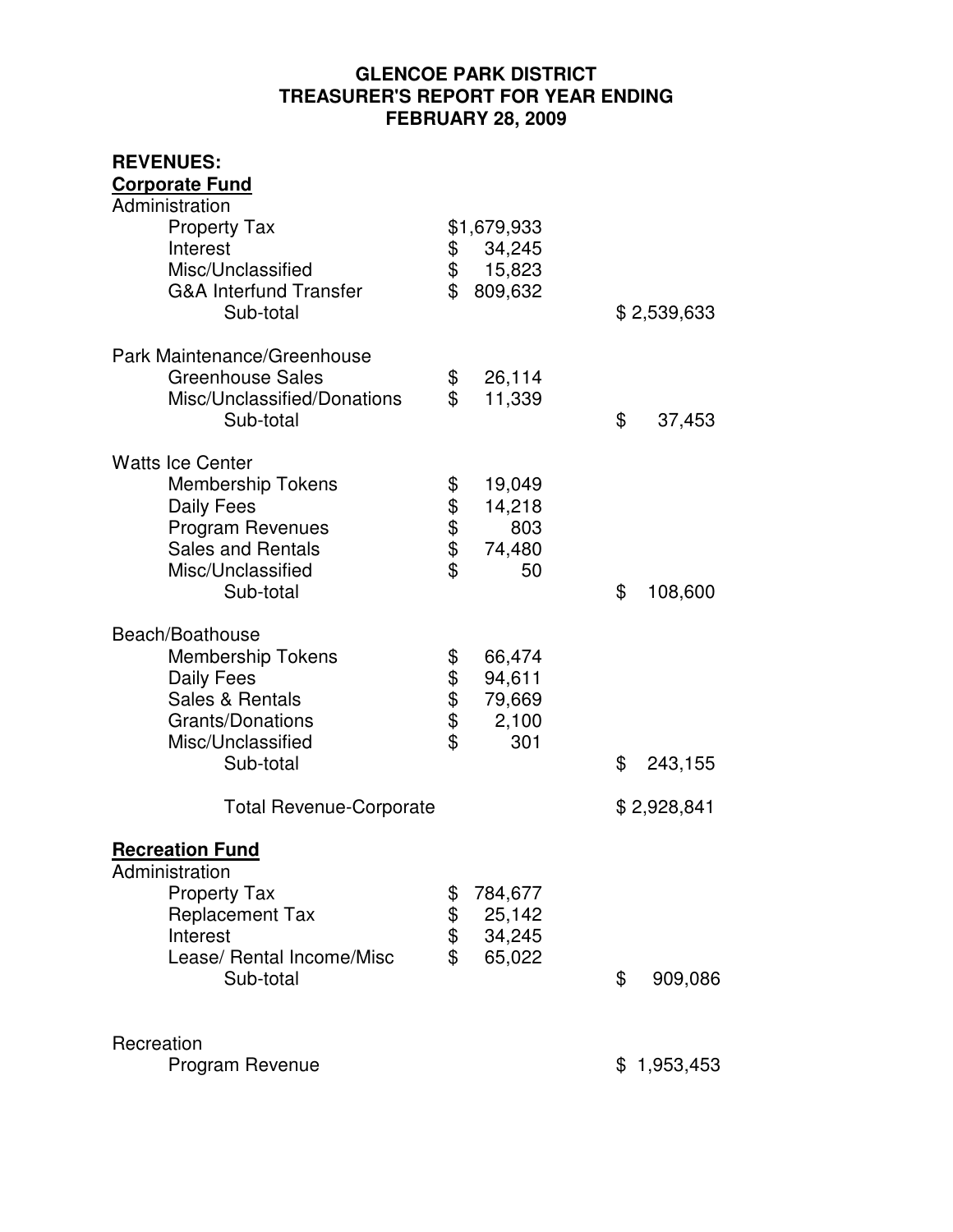| Day Care<br>Program Revenue<br>Misc/Unclassified                                                                             | \$<br>437,697<br>\$<br>6,092                |                             |
|------------------------------------------------------------------------------------------------------------------------------|---------------------------------------------|-----------------------------|
| Sub-total                                                                                                                    |                                             | \$<br>443,789               |
| <b>Total Revenue-Recreation</b>                                                                                              |                                             | \$3,306,328                 |
| <b>Special Recreation Fund</b><br><b>Property Tax</b>                                                                        |                                             | \$<br>138,562               |
| <b>Pension/Retirement Fund</b><br><b>Property Tax</b><br><b>Replacement Tax</b><br>Interest<br>Sub-total                     | 419,983<br>\$<br>\$<br>2,388<br>\$<br>3,268 | \$<br>425,639               |
| <b>Debt Service Fund</b><br><b>Property Tax</b><br>Interest<br>Sub-total                                                     | \$1,307,678<br>3,978<br>\$                  | \$1,311,656                 |
| <b>Liability Insurance Fund</b><br><b>Property Tax</b><br>Interest<br>Misc/Unclassified<br>Sub-total                         | 98,883<br>\$<br>\$<br>1,431<br>\$<br>5,836  | \$<br>106,150               |
| <b>Workers Compensation Fund</b><br><b>Property Tax</b><br>Interest<br>Sub-total<br><b>Audit Fund</b><br><b>Property Tax</b> | \$<br>21,262<br>\$<br>754                   | \$<br>22,016<br>\$<br>5,314 |
| <b>Capital Projects Fund</b><br>Interest<br><b>Interfund Transfer</b><br>Sub-total                                           | \$<br>3,718<br>\$<br>425,000                | \$<br>428,718               |
| <b>Watts Capital Project Fund</b><br>Interest                                                                                |                                             | \$<br>9                     |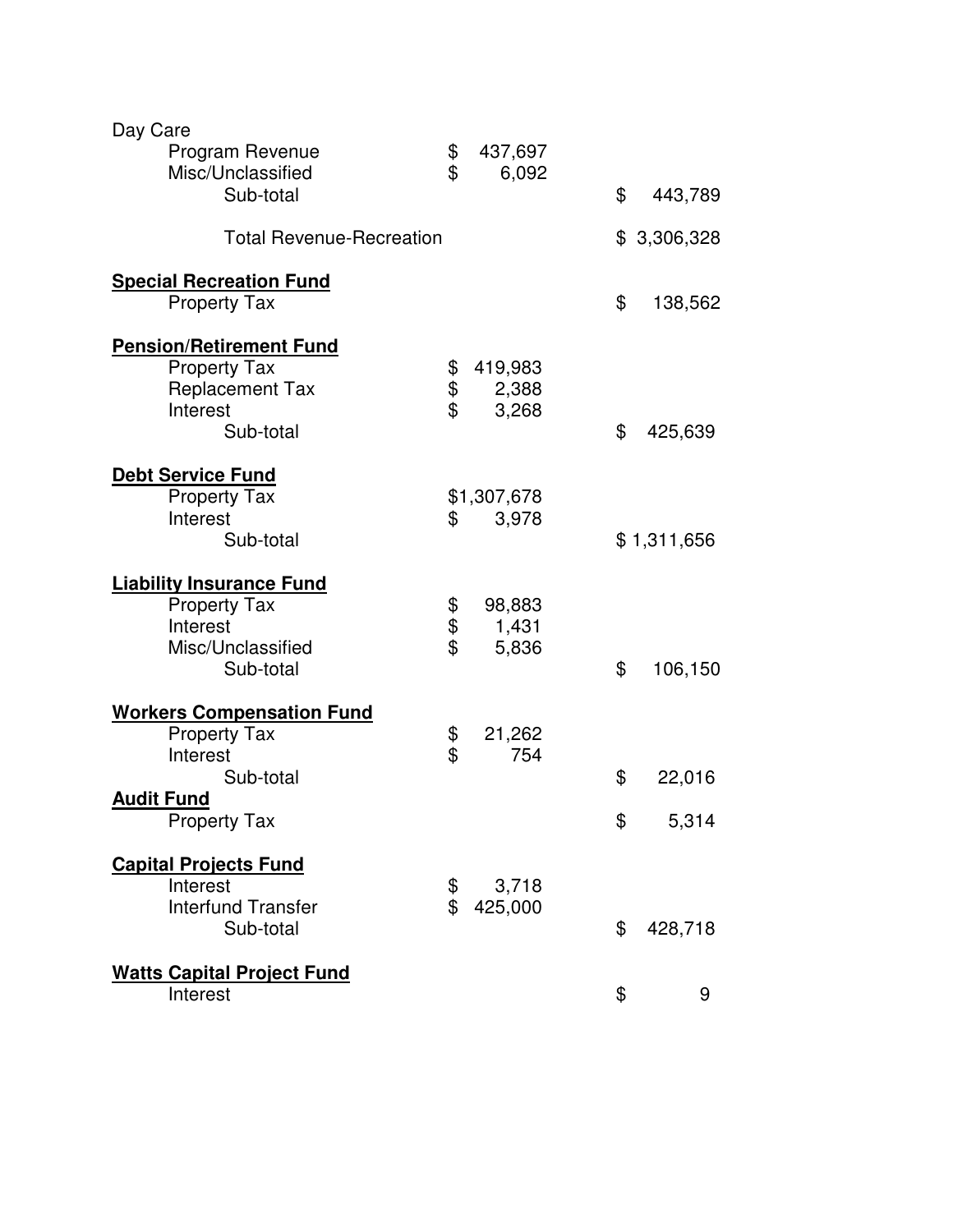| <b>Community Ctr Improvement Fund</b>                           |                                             |                |                           |
|-----------------------------------------------------------------|---------------------------------------------|----------------|---------------------------|
| Interest<br><b>Interfund Transfer</b>                           | \$<br>242,160<br>\$1,561,343                |                |                           |
| Sub-total                                                       |                                             | \$             | 1,803,503                 |
| <b>Restricted Donations Fund</b>                                |                                             |                |                           |
| Donations<br>Interest                                           | \$<br>28,450<br>$\mathbf{\hat{z}}$<br>3,602 |                |                           |
| Sub-total                                                       |                                             | \$             | 32,052                    |
| <b>Grand Total Revenue-ALL FUNDS</b>                            |                                             |                | \$10,508,788              |
| Less: Interfund Transfers<br><b>Net Total Revenue-ALL FUNDS</b> |                                             | $\mathfrak{S}$ | \$ 2,795,975<br>7,712,813 |
| <b>EXPENDITURES:</b><br><b>Corporate Fund</b>                   |                                             |                |                           |
| Administration                                                  |                                             |                |                           |
| Salaries/Wages<br>Utilities/Contractual Services                | 449,272<br>\$<br>\$<br>104,357              |                |                           |
| <b>Supplies</b>                                                 | \$<br>13,272                                |                |                           |
| Insurance & Fixed Charges                                       | \$<br>258,203                               |                |                           |
| <b>Interfund Transfer</b><br>Sub-total                          | \$1,165,000                                 | \$             | 1,990,104                 |
| Park Maintenance/Greenhouse                                     |                                             |                |                           |
| Salaries/Wages                                                  | \$<br>382,706                               |                |                           |
| <b>Utilities/Contractual Services</b>                           | \$<br>108,419                               |                |                           |
| <b>Supplies</b><br><b>Fixed Charges</b>                         | \$<br>83,725<br>\$<br>780                   |                |                           |
| Capital Improvements                                            | \$<br>110,067                               |                |                           |
| <b>Interfund Transfer</b>                                       | \$<br>226,697                               |                |                           |
| Sub-total                                                       |                                             | \$             | 912,394                   |
| <b>Watts Ice Center</b>                                         |                                             |                |                           |
| Salaries/Wages<br>Utilities/Contractual Services                | \$<br>80,027<br>\$<br>73,777                |                |                           |
| <b>Supplies</b>                                                 | 13,848                                      |                |                           |
| <b>Fixed Charges</b>                                            | \$\$\$\$<br>383                             |                |                           |
| <b>Capital Improvements</b>                                     | 3,774                                       |                |                           |
| <b>Misc</b><br><b>Interfund Transfer</b>                        | 2,488<br>\$<br>32,385                       |                |                           |
| Sub-total                                                       |                                             | \$             | 206,682                   |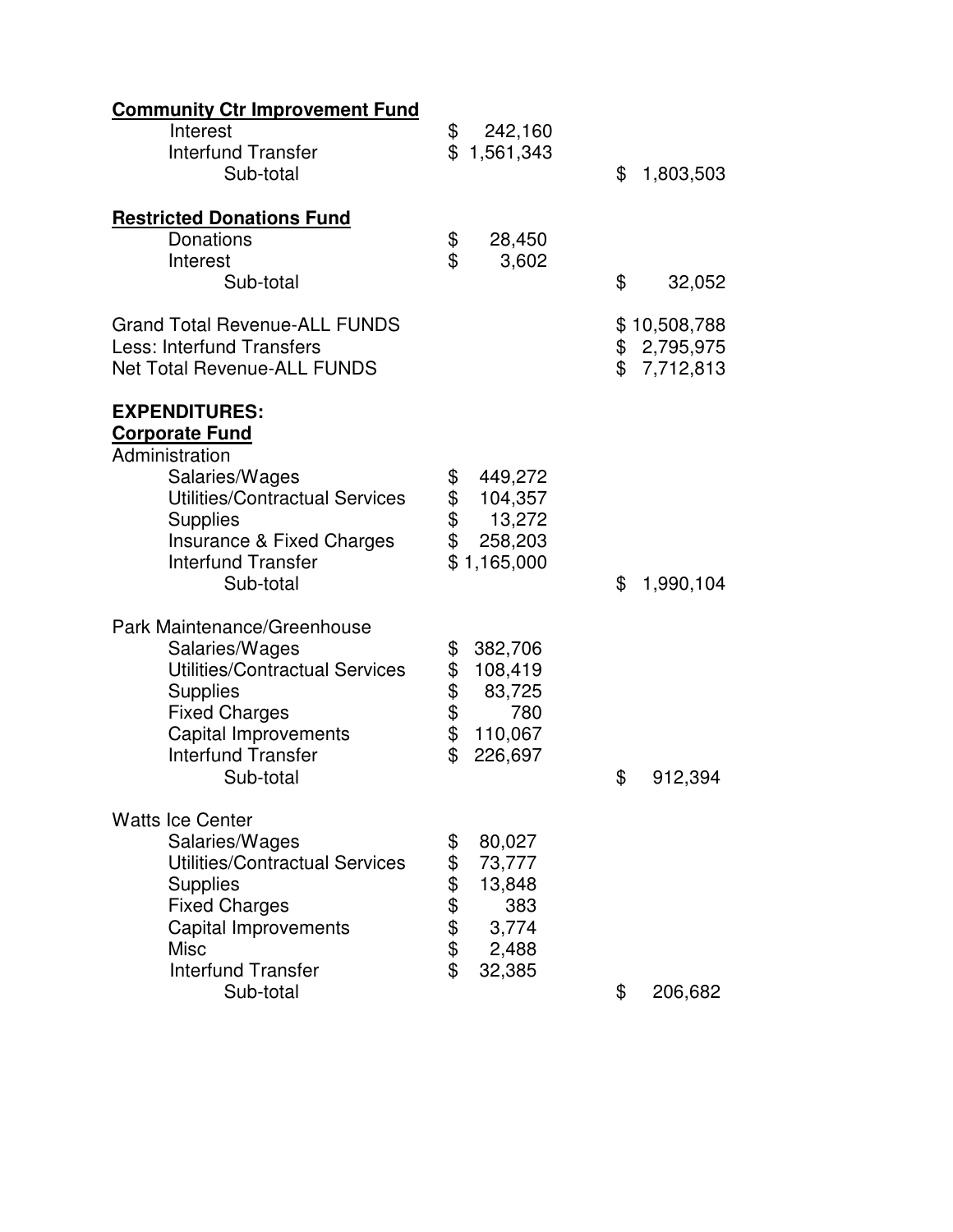| Beach/Boathouse                       |          |         |               |
|---------------------------------------|----------|---------|---------------|
| Salaries/Wages                        | \$       | 183,538 |               |
| <b>Utilities/Contractual Services</b> | \$       | 29,519  |               |
| <b>Supplies</b>                       |          | 20,346  |               |
| <b>Fixed Charges</b>                  | \$\$\$\$ | 425     |               |
| <b>Capital Improvements</b>           |          | 5,476   |               |
| <b>Misc</b>                           |          | 1,284   |               |
| <b>Interfund Transfer</b>             | \$       | 56,675  |               |
| Sub-total                             |          |         | \$<br>297,263 |
| <b>Total Expenditures-Corporate</b>   |          |         | \$3,406,443   |
|                                       |          |         |               |
| <b>Recreation Fund</b>                |          |         |               |
| Administration                        |          |         |               |
| Salaries/Wages                        | \$       | 337,930 |               |
| Utilities/Contractual Services        |          | 399,014 |               |
| <b>Supplies</b>                       | \$\$\$\$ | 37,337  |               |
| <b>Fixed Charges</b>                  |          | 23,471  |               |
| Capital Improvements                  |          | 1,413   |               |
| <b>Interfund Transfer</b>             | \$       | 467,210 |               |
| Sub-total                             |          |         | \$1,266,375   |
| Recreation                            |          |         |               |
| Salaries/Wages                        | \$       | 638,631 |               |
| <b>Contractual Services</b>           | \$       | 994,607 |               |
| <b>Supplies</b>                       | \$       | 70,922  |               |
| Sub-total                             |          |         | \$1,704,160   |
| Day Care                              |          |         |               |
| Salaries/Wages                        | \$       | 292,691 |               |
| <b>Utilities/Contractual Services</b> | \$       | 60,982  |               |
| <b>Supplies</b>                       | \$       | 12,199  |               |
| <b>Insurance &amp; Fixed Charges</b>  | \$       | 92,246  |               |
| <b>Interfund Transfer</b>             | \$       | 26,665  |               |
| Sub-total                             |          |         | \$<br>484,783 |
| <b>Total Expenditures-Recreation</b>  |          |         | \$3,455,318   |
| <b>Special Recreation Fund</b>        |          |         |               |
| <b>Contractual Services</b>           |          |         | \$<br>113,790 |
|                                       |          |         |               |
| <b>Pension/Retirement Fund</b>        |          |         |               |
| Retirement                            |          |         | \$<br>396,308 |
| <b>Debt Service Fund</b>              |          |         |               |
| Principal, Interest & Fees            |          |         | \$1,250,731   |
|                                       |          |         |               |